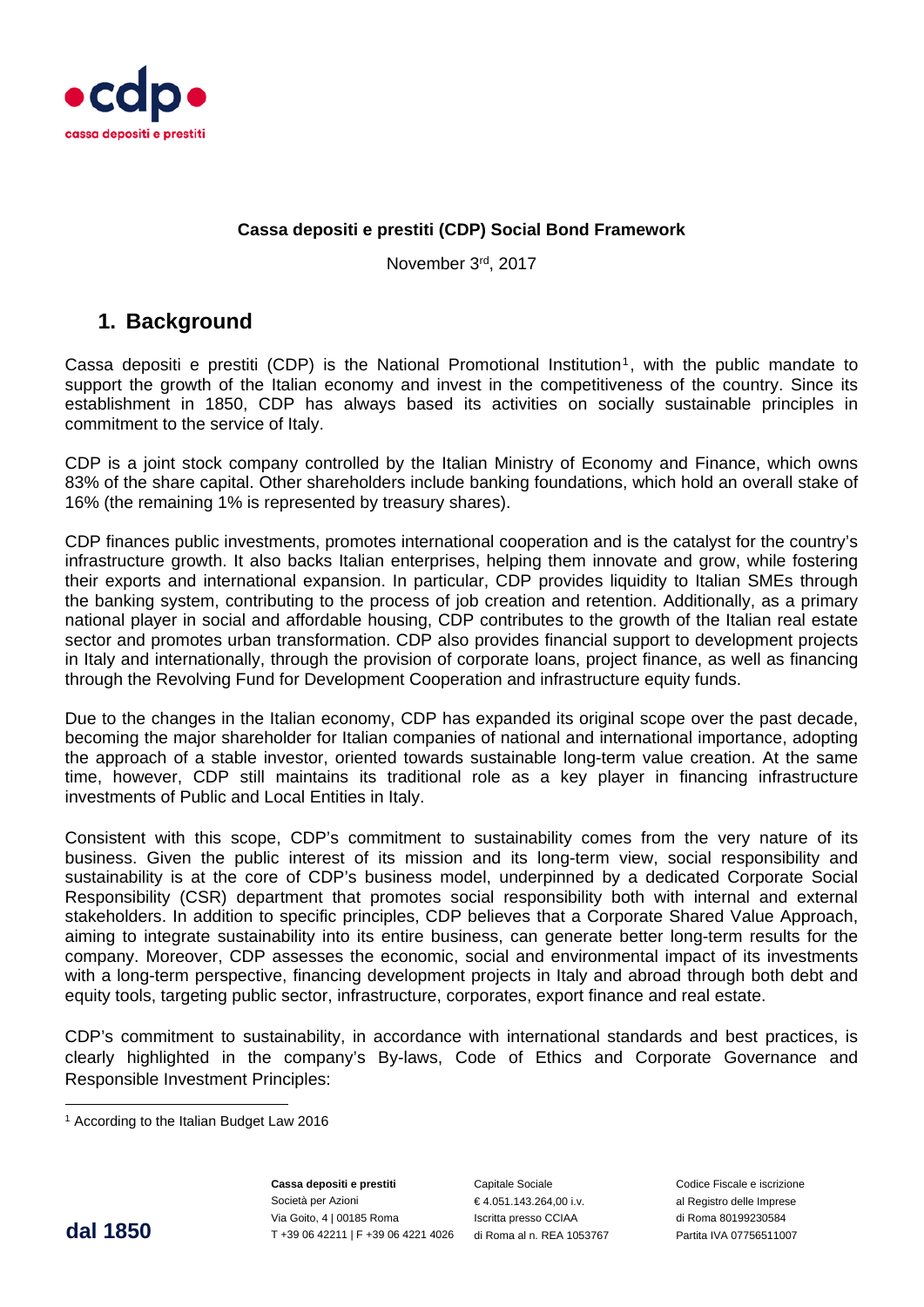

- **By-laws <sup>2</sup>** : "The corporate objective of the Company is: […] Investments in research, development, innovation, protection and leveraging of cultural assets, promotion of tourism, environment and energy efficiency, green economy […]."
- **Code of Ethics**<sup>3</sup>: "CDP and the coordinated companies act with full awareness of our role at the service of the country. We assess the economic, social and environmental impact of our actions from a long-term perspective […]. We recognise the importance of protecting the environment as a primary good and are committed to promoting the rational use of resources in CDP and in the coordinated companies and devoting attention to finding innovative solutions for saving energy."
- **Corporate Governance and Responsible Investment Principles <sup>4</sup>** , covering the following topics: i) Shareholders responsibility and rights; ii) Corporate Governance Structure; iii) Remuneration; iv) Reporting, accounts and audit; v) Sustainable Business Practices; and vi) Engagement and Communication.

Moreover, CDP's 2016-2020 Business Plan highlights the four main strategic elements that distinguish the nature of CDP's activities:

- Promotional activity
- Systemic role
- Complementarity to private sector
- Social sustainability

 

CDP's commitment to sustainability is inspired by the United Nations Sustainable Development Goals (UN SDGs)<sup>5</sup> and is realized by involving all areas of the organization and integrating the concept of sustainability across the business with the aim of creating shared value between CDP and its stakeholders.

<sup>&</sup>lt;sup>2</sup> https://en.cdp.it/about-us/company-info/articles-of-association/articles-of-association.kl<br><sup>3</sup> https://en.cdp.it/about-us/company-info/code-of-ethics/code-of-ethics.kl<br><sup>4</sup> https://en.cdp.it/about-us/company-info/corpor

<sup>5</sup> http://www.undp.org/content/undp/en/home/sustainable-development-goals.html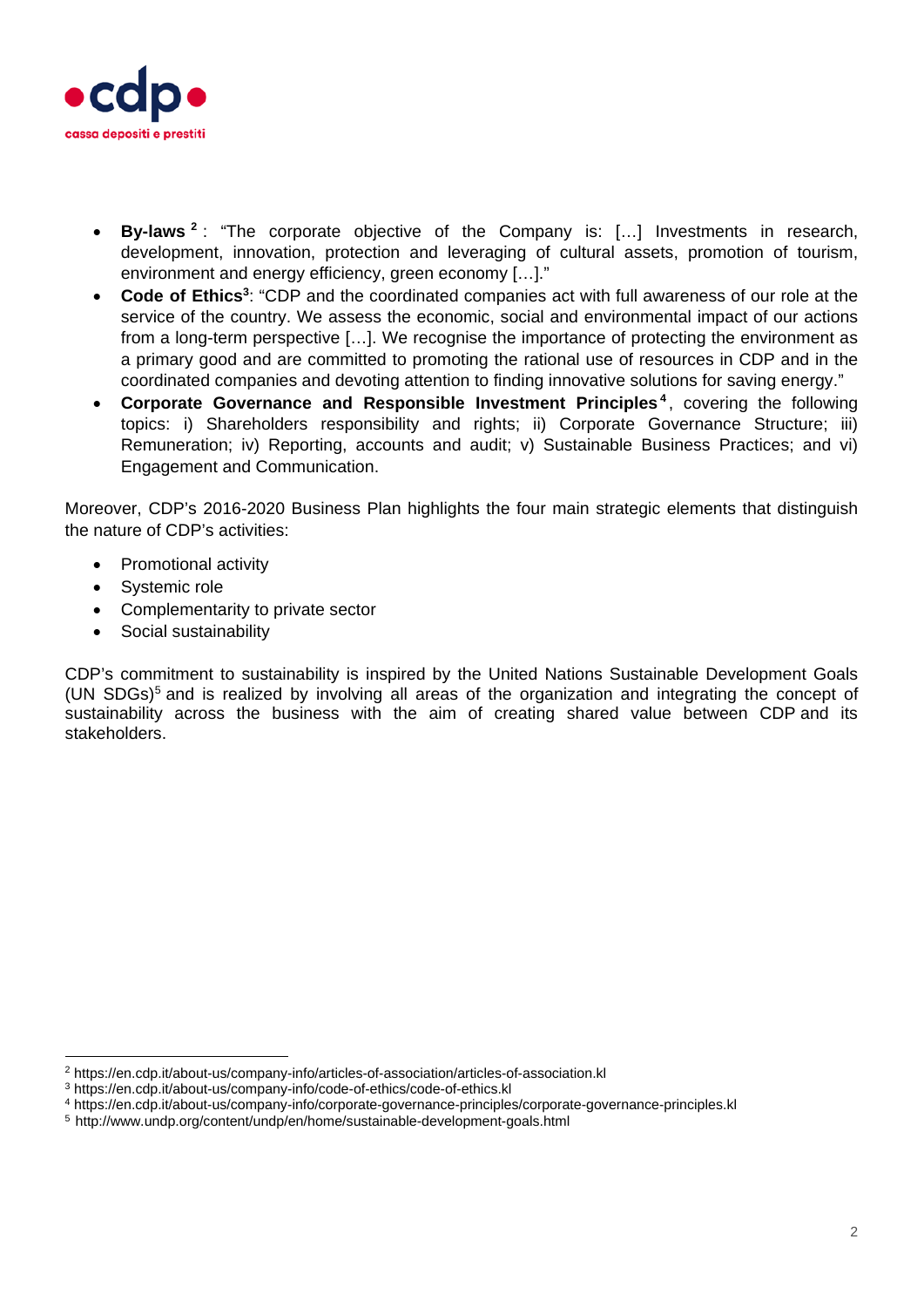

# **2. Rationale**

CDP is a key player in the sustainable development of the Italian economy by providing financial support to both companies of national importance and to small and medium enterprises. CDP provides loans and direct equity facilitating growth and international expansion, supporting long term investments, research and development, and generally supporting the entire potential lifecycle of a company, from startup to restructuring.

The Italian industrial system is mainly characterized by small and medium-sized enterprises (SMEs), representing 99.9% of total companies, contributing 67% of total value added and employing 79% of the total workforce<sup>6</sup>. Given their key role in economic growth and the context of high unemployment rate in Italy, supporting SMEs is of crucial importance.

For this purpose, CDP has put in place development policies through the management of lending, based on specific legislation, and economic support mechanisms to provide support to Italian SMEs.

CDP supports Italian SMEs through structured interventions in close synergy with financial institutions, consisting of:

- **Liquidity Platforms:** instruments providing liquidity to SMEs and facilitating access through the banking system<sup>7</sup>; and
- **Risk-Sharing:** instruments allowing financial institutions to optimize capital allocation towards  $SMEs<sup>8</sup>$ .

For the purpose of its Social Bond, CDP has currently identified the Liquidity Platforms as sources of potential eligible loans to be financed or refinanced by any CDP Social Bond proceeds.

In particular, Liquidity Platforms are based on specific agreements with the Italian Banking Association (ABI) with established criteria for allocating CDP funding, granting uniform and transparent terms of conditions to access. CDP disburses medium-to-long term financing to banks assuring liquidity also in the long part of the curve and providing to the banks grace periods, a zero-commissions policy and flexibility to use funds in order to cover the financial needs of the SMEs.

CDP funding mainly originates from retail postal savings, thereby enabling the banks to provide financing to companies for working capital and long-term investment needs. The banks typically assume the financial risk of the loans and are responsible for analyzing the SME's operations, determining loan guarantees and deciding on the approval of a loan based on their internal financing criteria. Once banks approve the loan, they formalize the contracts with the SMEs specifying that the transaction has been carried out with the funds made available by CDP, indicating costs and maturities.

 

<sup>6</sup> Source: CDP on Eurostat data.

<sup>7</sup> Referred to in the CDP website as "Support for funding" and "Subsidised loans"

<sup>&</sup>lt;sup>8</sup> Referred to in the CDP website as "Instruments to optimise the use of capital"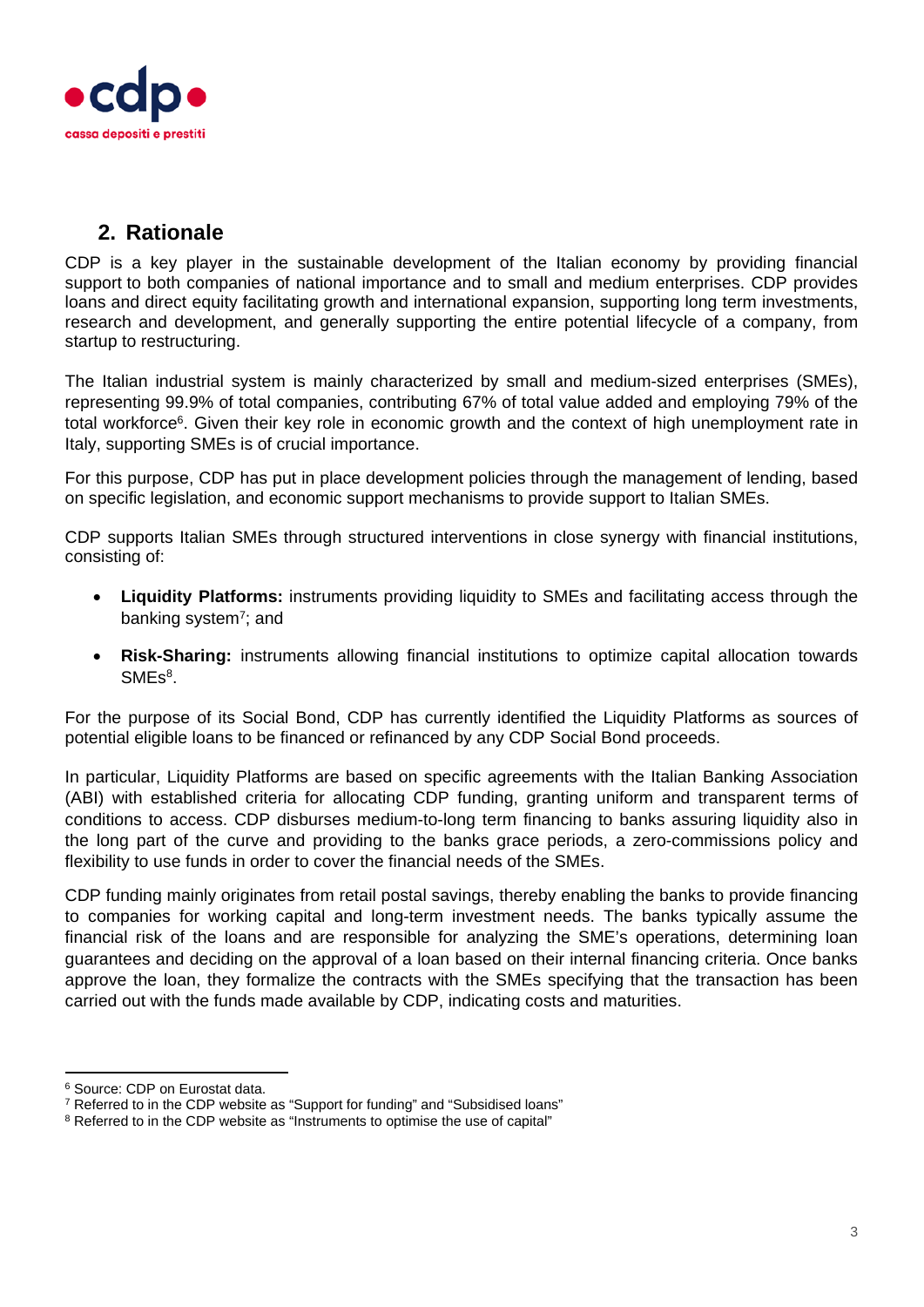

Moreover, the banks may provide guarantees to CDP with the loan granted to the companies (nonperforming loans are excluded) and supported by the CDP funding.

Finally, as regards the Liquidity Platforms, CDP sets the market rates for the cost of financing based on the maturity and financial structure of the loan as well as banks' credit risk. When loans are backed also by public and private guarantees, CDP is able to grant more competitive market rates. The financial conditions are published periodically on the CDP website to ensure maximum transparency in the market.



### **Liquidity Platforms – typical mechanism**

CDP believes that Social Bonds are an effective tool to channel investments to assets that have social objectives and benefits and thereby contribute to the achievement of the UN SDGs, particularly SDG 8 which aims for the promotion of "sustained, inclusive and sustainable economic growth, full and productive employment and decent work for all".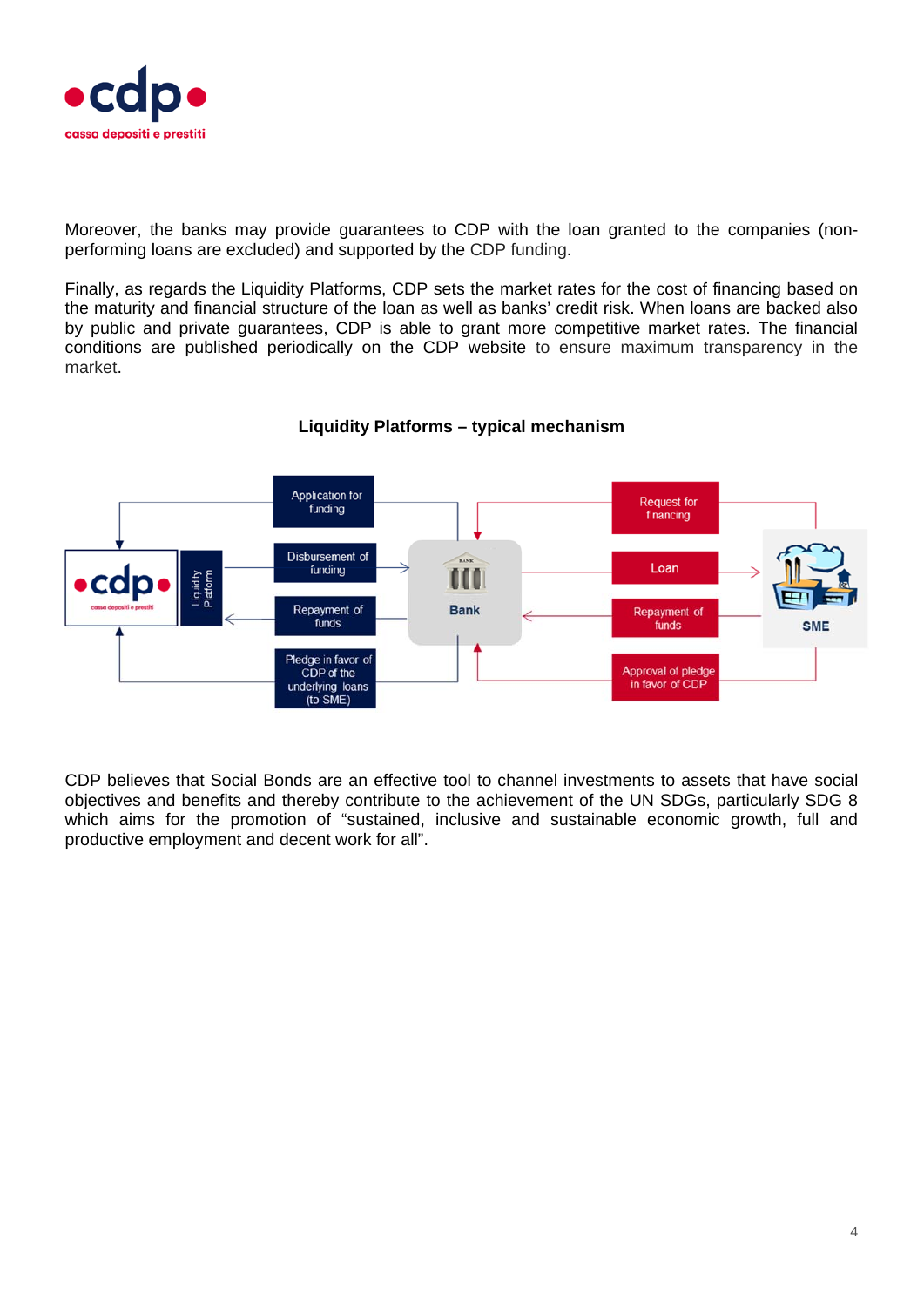

# **3. Social Bond Framework Overview**

CDP has created this Social Bond Framework in accordance with the ICMA Social Bond Principles 20179 , and elected to issue Social Bonds to finance loans with particular focus on the following categories:

- Socioeconomic advancement and empowerment
- Access to financing and financial services
- Employment support including through the potential effect of SME financing and microfinancing

For each issuance of Social Bonds, CDP will act in accordance with the following sections of this Framework: (i) Use of Proceeds (ii) Process for Project Evaluation and Selection (iii) Management of Proceeds and (iv) Reporting.

In future, CDP may extend the Eligible Categories of potential eligible loans. Any changes made will be documented in an updated Social Bond Framework and published accordingly on CDP's website at https://en.cdp.it/investors/.

#### **3.1 Use of Proceeds**

 

The proceeds derived from the issuance of CDP's Social Bonds will be used to finance or re-finance, in whole or in part, new or existing loans which are not dedicated to any other type of specific funding and have a positive social impact.

For the time being, the proceeds of any CDP Social Bonds will be used to fund loans which fall under the following *Eligible Category*:

 SMEs financing for (i) supporting Italian employment, (ii) Italian economic growth through the support of areas and populations affected by natural disasters or (iii) economically underperforming Italian areas.

In particular, the proceeds will be allocated to enterprises that meet all of the following *Eligibility Criteria*:

- a. that are a Small-Medium Enterprise (SME) as defined below;
- b. that are located in Deprived Areas as defined by the criteria described below;
- c. that are not operating in any business sector listed in the Exclusionary Criteria described below.

In addition, the proceeds of any CDP Social Bonds will be only used to fund loans which are exclusively devoted to working capital and new investments and that will not used for debt restructuring.

<sup>9</sup> https://www.icmagroup.org/Regulatory-Policy-and-Market-Practice/green-social-and-sustainability-bonds/social-bondprinciples-sbp/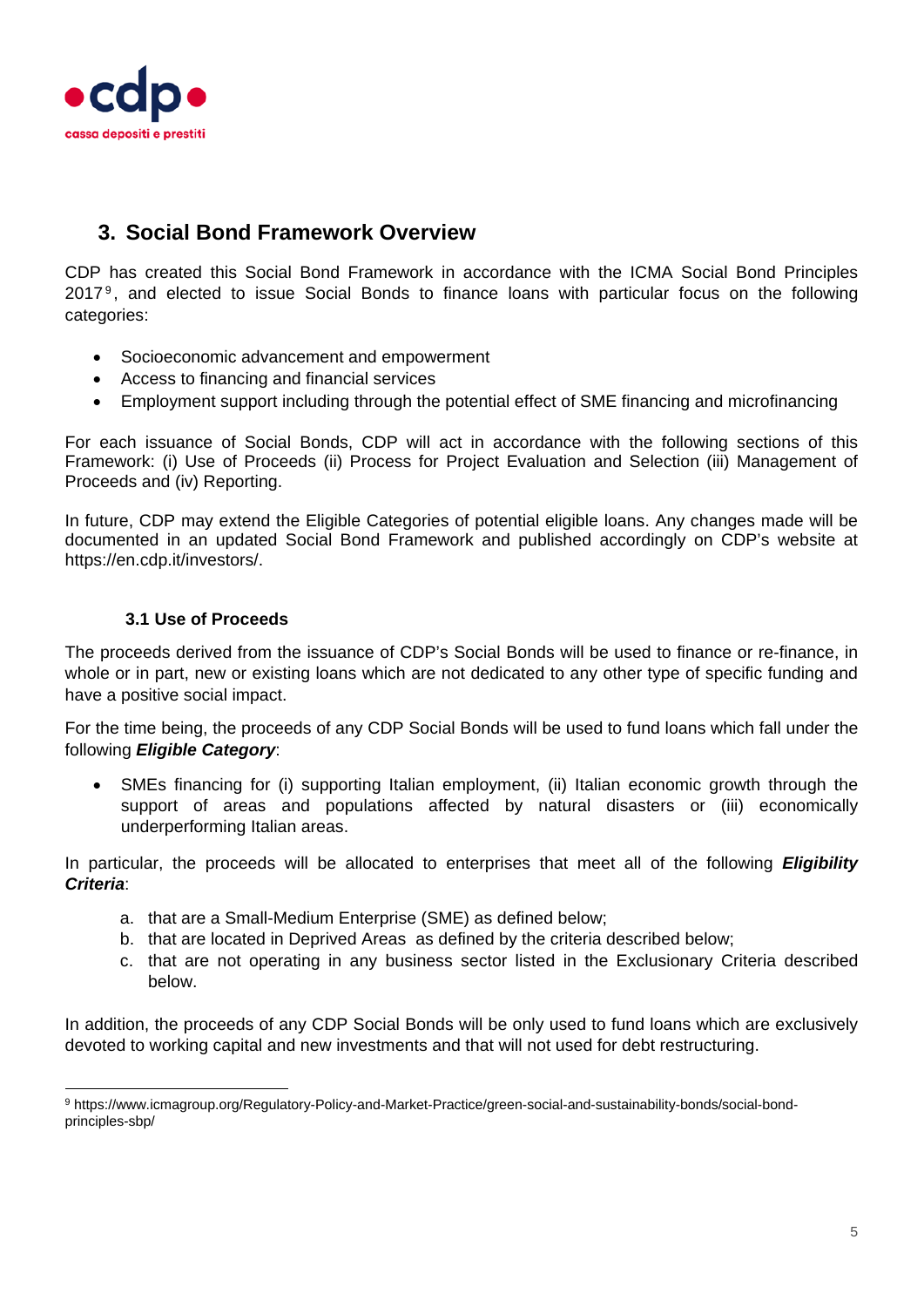

|                                                                | CDP considers the following definition and categorization of<br>SMEs which is described below:                                                                                                                                                               |
|----------------------------------------------------------------|--------------------------------------------------------------------------------------------------------------------------------------------------------------------------------------------------------------------------------------------------------------|
| Medium,<br>Small,<br><b>Micro</b><br>and<br><b>Enterprises</b> | "The category of small, medium, and micro-sized enterprises<br>(SMEs) is made up of autonomous enterprises which employ<br>fewer than 250 persons."                                                                                                          |
|                                                                | The definition of SMEs is in line with that contained in the<br>agreements with the Italian Banking Association (ABI), which<br>contain a description of the mechanism and rules used by CDP<br>to finance SMEs through the banking system.                  |
|                                                                | A Deprived Area consists of either:                                                                                                                                                                                                                          |
| <b>Deprived Areas</b>                                          | Italian regions with a level of GDP (gross domestic<br>٠<br>product at market prices per inhabitant) lower than the<br>national average <sup>10</sup> ; or<br>areas within Italy which have been impacted by natural<br>$\bullet$<br>disasters <sup>11</sup> |
|                                                                |                                                                                                                                                                                                                                                              |
| <b>Exclusionary</b><br><b>Criteria</b>                         | CDP will not allocate the proceeds from Social Bonds to<br>SMEs operating in the business sectors listed in Annex A<br>hereto, such as, but not limited to, alcohol, tobacco,<br>gambling, weapons and munitions.                                            |

The proceeds of the CDP inaugural Social Bonds will have clear positive social impacts, supporting local economy and achieving the UN Sustainable Development Goal "*Decent work and economic growth"12* (SDG 8), as well as advancing the CDP 2016-2020 Business Plan.

 

<sup>10</sup> Source: Istat annual edition

<sup>&</sup>lt;sup>11</sup> According to law and applicable regulations

<sup>12</sup> Contributing in particular to the specific target of SDG8 : "Promote development-oriented policies that support productive activities, decent job creation, entrepreneurship, creativity and innovation, and encourage the formalization and growth of micro-, small- and medium-sized enterprises, including through access to financial services"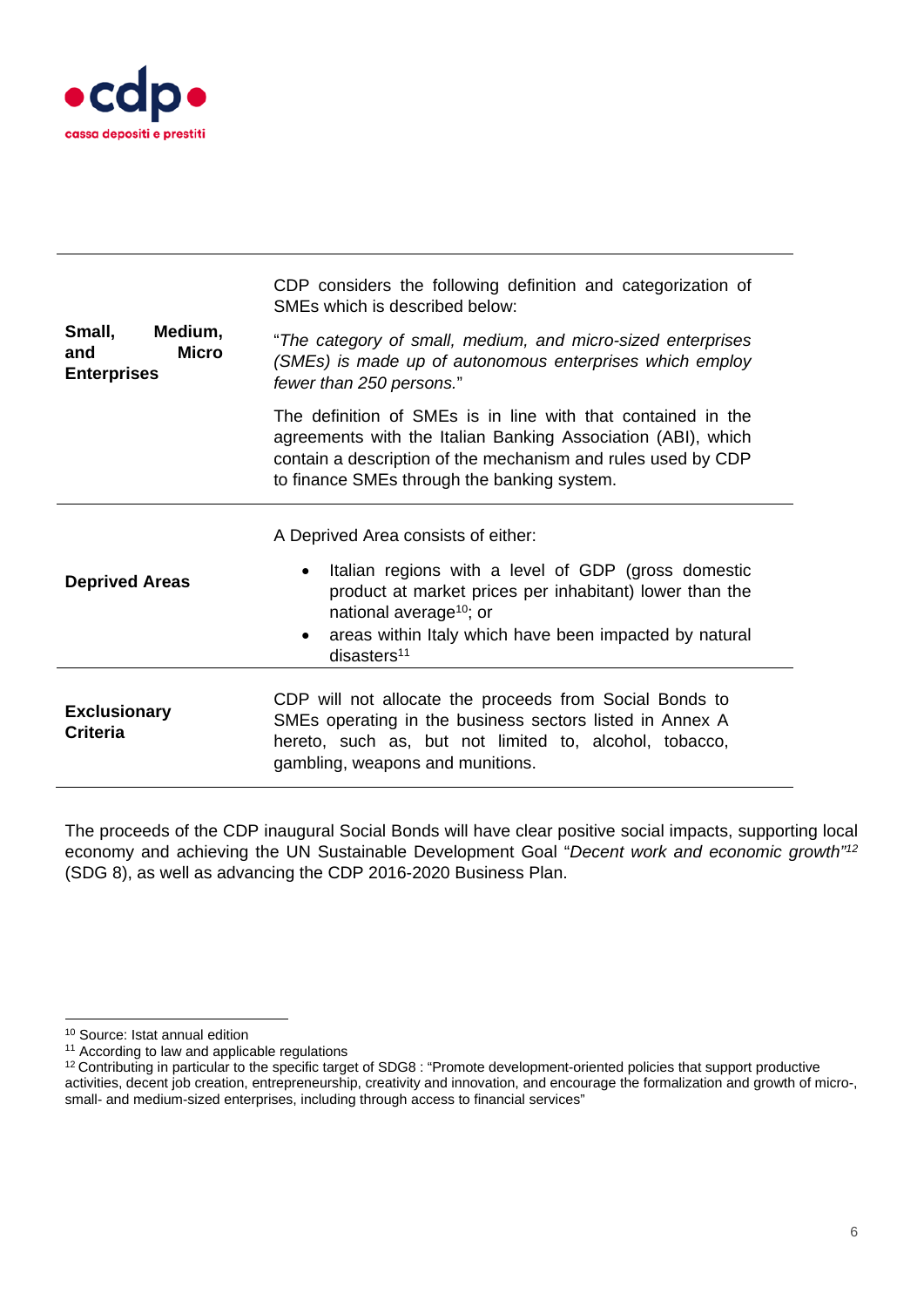

### **3.2 Process for Project Evaluation and Selection**

A dedicated Social Bond Working Group has been established to create this Social Bond Framework, manage any future updates to the Framework, including expanding the list of Eligible Categories and oversee its implementation.

The Social Bond Working Group is composed of representatives from CDP's:

- Finance department:
- Business department;
- Investor Relations department; and
- Corporate Social Responsibility department.

#### **3.3 Management of Proceeds**

The net proceeds and unallocated funds of the bond will be managed within the CDP liquidity portfolio, in a current account held with the Italian State Treasury. The unallocated funds will be invested in accordance with CDP's risk rules in money market activity such as, for example, marketable securities. The CDP Social Bond Working Group will oversee the allocation of the proceeds of any Social Bonds in order to select and evaluate the loans that meet the Eligibility Criteria defined above. In particular, the "Loans Portfolio Management" area of CDP will ensure an accurate allocation of proceeds. It will be in charge of the annual review of SME loans funded through the Liquidity Platforms, identifying loans that meet the Eligibility Criteria and allocating the bond proceeds from the treasury to these loans.

CDP commits on a best effort basis to manage the proceeds of any Social Bonds issued in order to maintain an aggregate amount of eligible loans that is at least equal to the aggregate net proceeds of CDP Social Bonds outstanding at any time.

### **3.4 Reporting**

CDP will produce a report on its Social Bonds which will include:

- allocation reporting, disclosing:
	- o the total amount of proceeds allocated to eligible projects/loans;
	- o the bond proceeds allocated per region and sector of activity;
	- o the balance of unallocated proceeds, if any.
- Output and impact reporting, disclosing:
	- o the number of SMEs financed with the CDP Social Bonds;
	- o an estimate of the number of employees of the financed SMEs.
- Furthermore, some case studies will also be presented to highlight the qualitative impacts of CDP's lending for SMEs.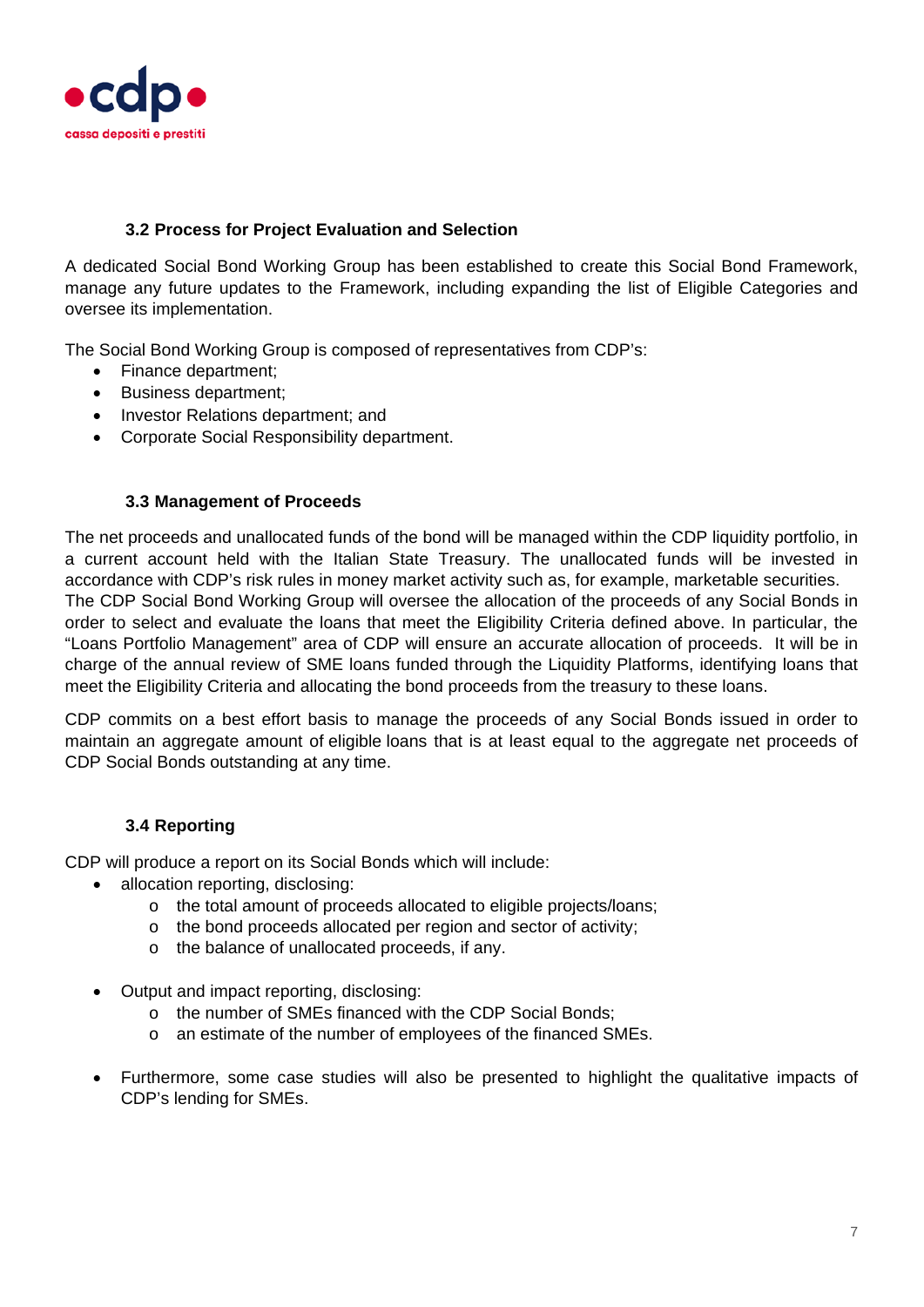

CDP may select alternative quantitative or qualitative indicators to report on the impact of loans financed through the proceeds of the Social Bonds, where it believes these to be relevant to the selected eligible loans.

The report will be published within one year from the date of the issuance of Social Bonds and annually thereafter, at least until the full allocation of the proceeds.

CDP's annual Social Bonds reporting will be made available on CDP's website at https://en.cdp.it/investors/.

# **4. External Review**

CDP has appointed Vigeo Eiris as Second Party Opinion provider to verify the sustainability credentials of this framework and assess the alignment of this framework with the Social Bond Principles 2017. The Second Party Opinion will be made available on CDP's website at https://en.cdp.it/investors/.

On the first anniversary of the Social Bond issuance, the Second Party Opinion provider will review the compliance of eligible loans with the Eligibility Criteria and verify the allocation process. This report will be made public on CDP's website at https://en.cdp.it/investors/.